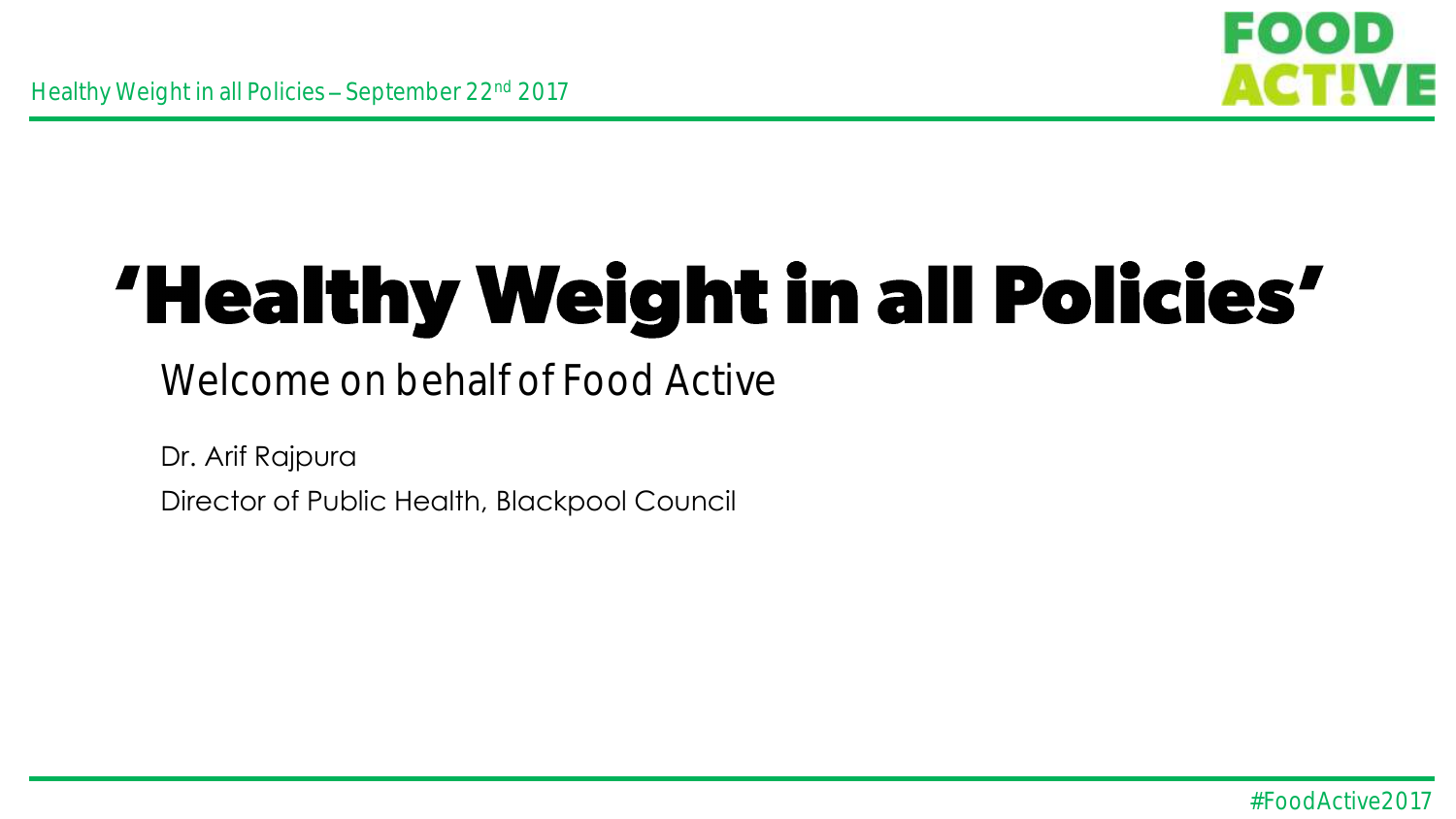

### **Five years on. How far have we come...?**

- Influenced national policy Sugary Drinks Industry Levy (SDIL)
- Robust research



- Advocacy / lobbying
- $\triangleright$  GULP a locally run campaign which has received national recognition

"GULP has grown from a small-scale North West campaign to a nationally recognised programme. Their message is simple – cut down on sugary drinks to improve your health.

This campaign has not only had a local impact, but also supporter the same goals as national action on sugary drinks and the introduction of the soft drinks industry levy. Campaigns like GULP are essential to the fight to tackle childhood obesity in the UK  $-$  we cannot do it alone."

#### **Emma Reed**

Deputy Director, Childhood Obesity Branch, Population Health, Global and Public Health Group, Department of Health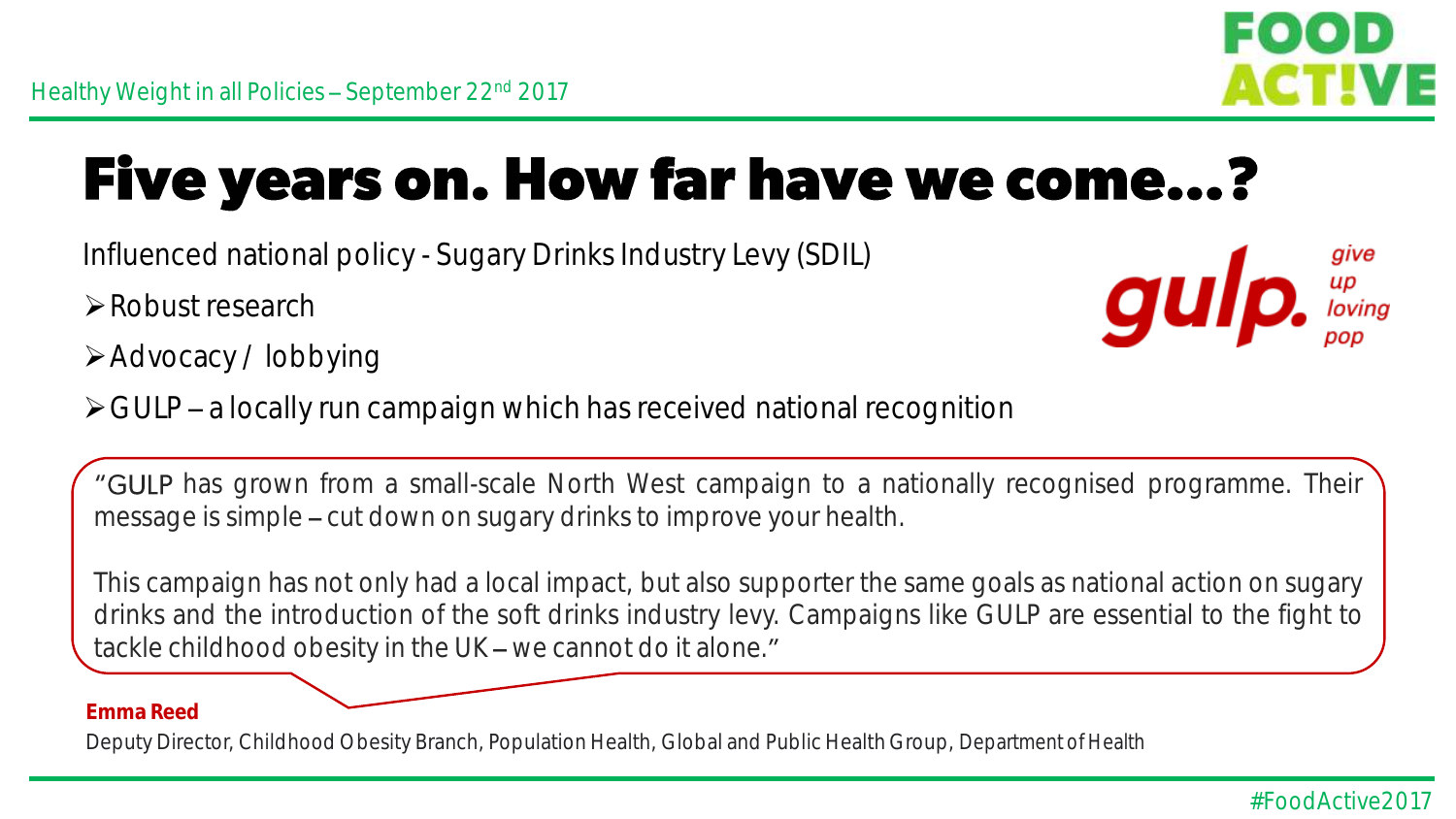

## **Five years on. How far have we come...?**

Influenced local policy - Local Authority Declaration on Healthy Weight

- $\blacktriangleright$ 6 North West adoptees (so far...)
- **▶ Adopted in Greater London**
- $\triangleright$  Interest from other areas of England
- $\triangleright$  Initial evaluation completed
- Continued momentum

National and local partnerships

- Our commissioning partners
- $\blacktriangleright$ National campaigns (Children's Food Campaign, Children's Food Trust)

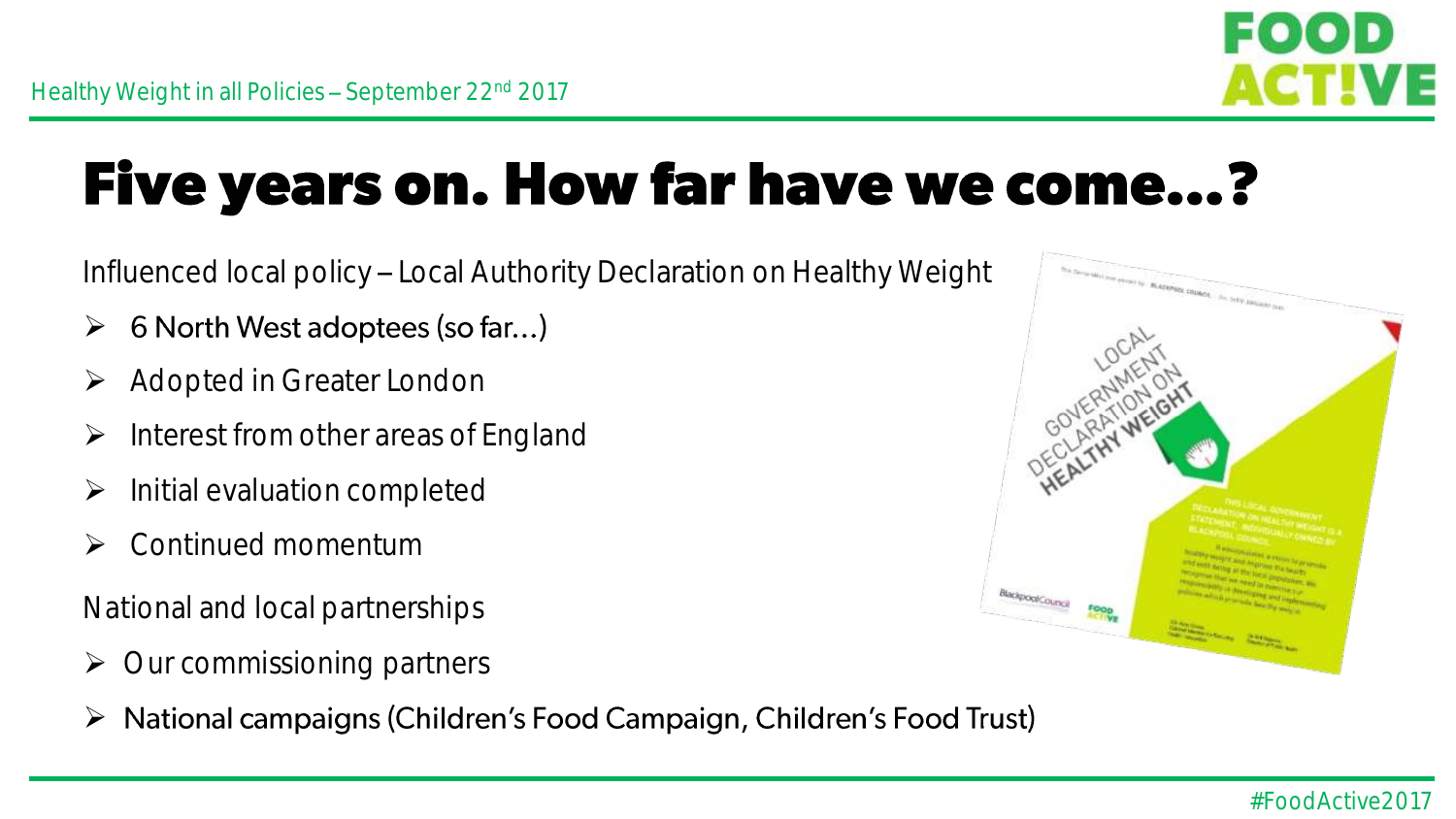

- **≻** Healthy Weight in all Policies
- Local Authority Declaration
- GULP
- $\triangleright$  Junk food marketing
- Food in Care









Parents' perceptions of junk food marketing to children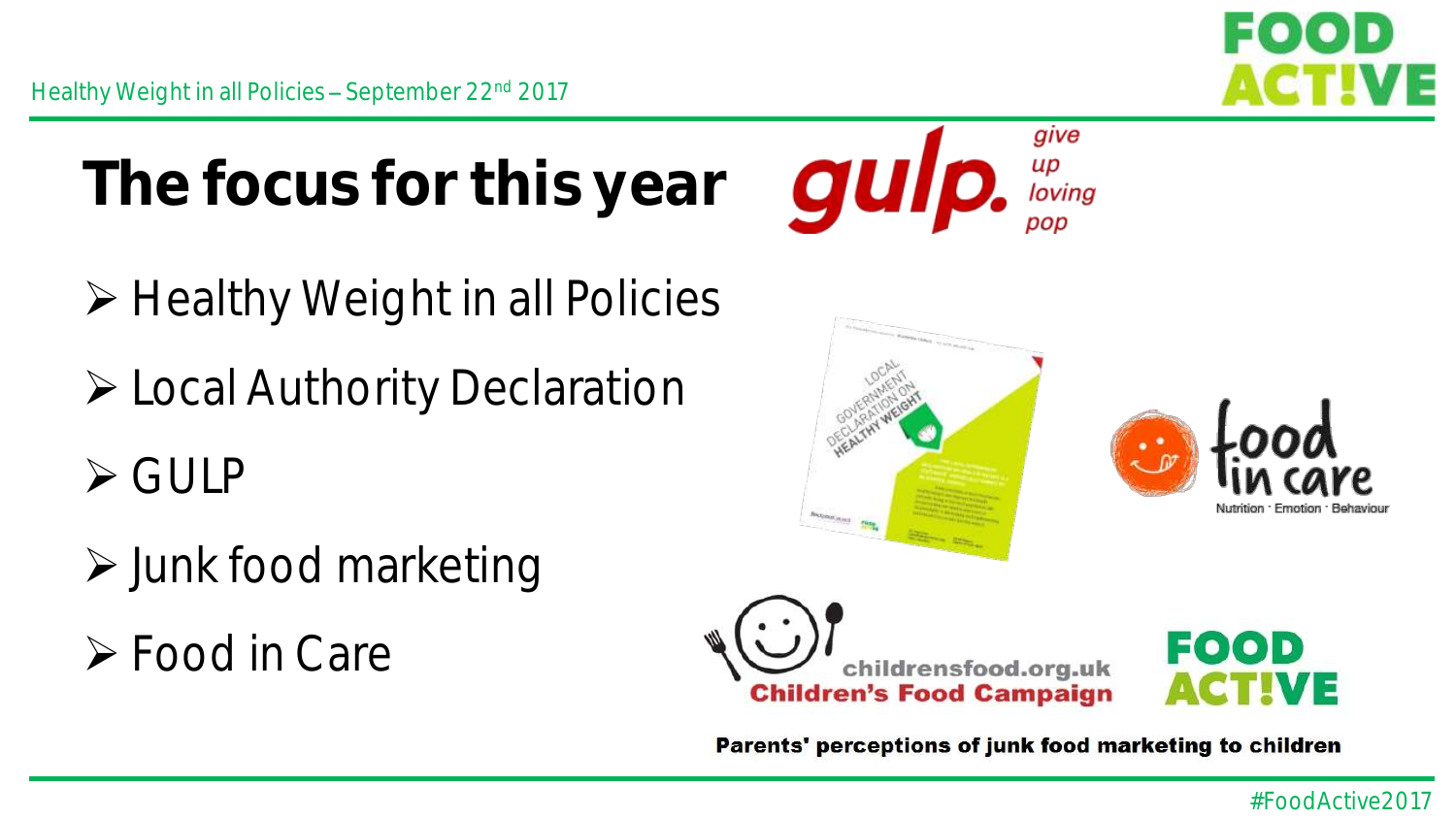

### **The value of the programme**

- $\triangleright$  Collective voice
- ▶ Population-based, preventative approach
- $\triangleright$  Structured programme of work
- $\triangleright$  Ambitious (edgy and ground-breaking...)
- Engaging (stakeholders, wider PH community and the public)
- $\triangleright$  Value for money